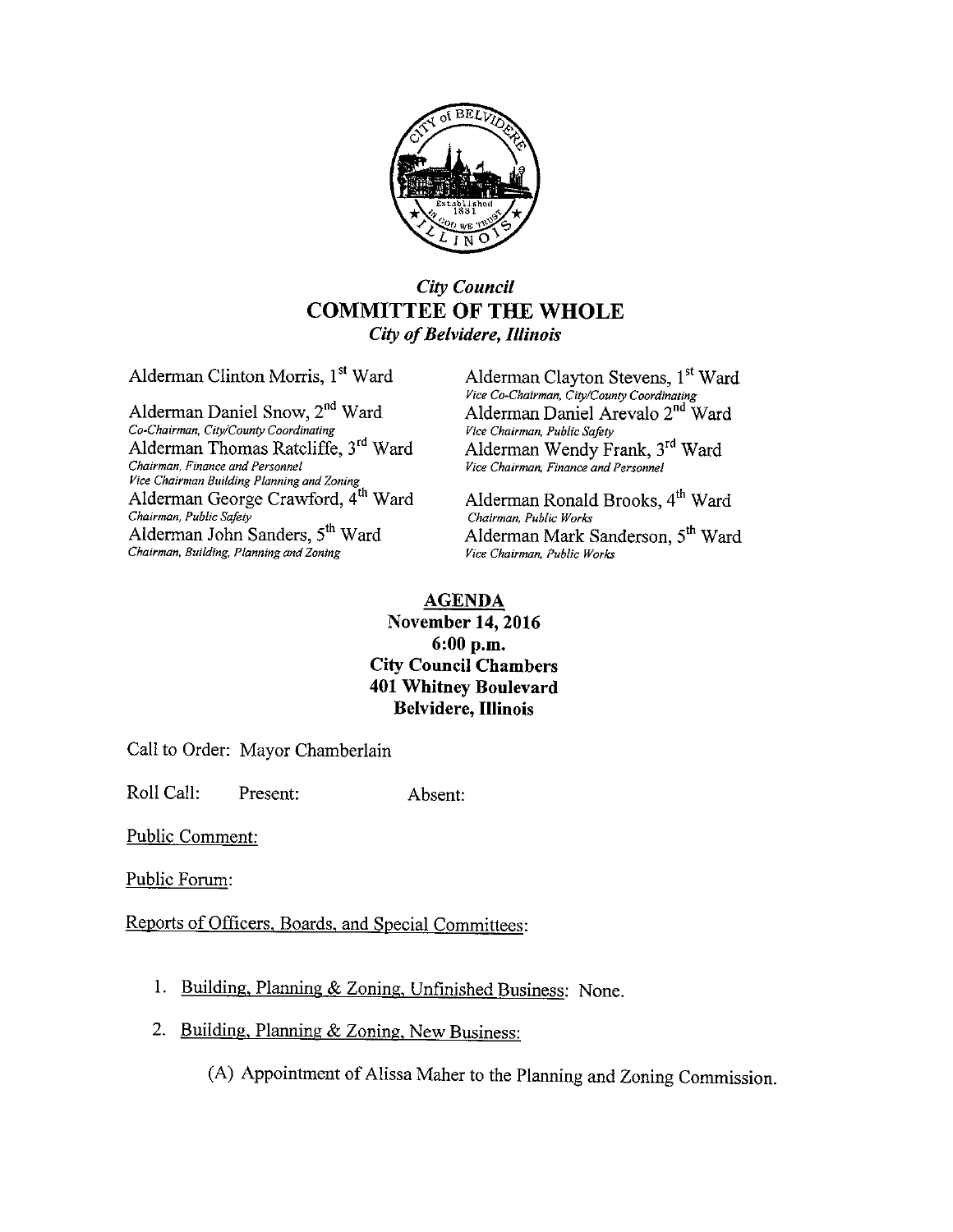- 3. Public Works, Unfinished Business: None.
- 4. Public Works, New Business:
	- A) Branch Grinding.
	- B) Bid Threshold Revision.
- 5. Other:
	- (A) Appointment of Alexandra (Sandie) Omiotek to the Historic Preservation Commission.
	- B) Business Registration.
- 6. Adjournment: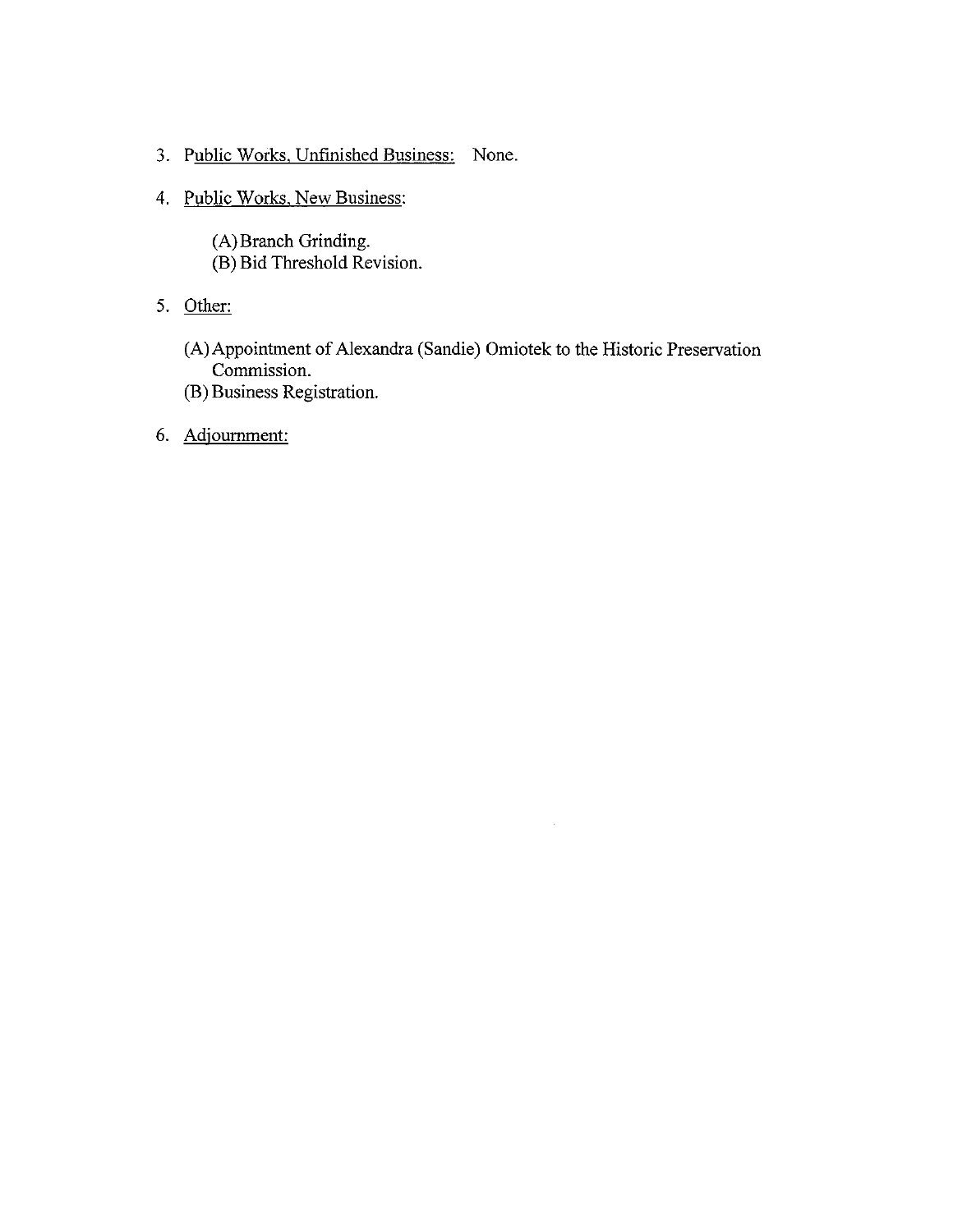November 1, 2016

To: Mayor Chamberlain& Belvidere City Council From: Alissa Maher 107 W. 4" St Belvidere, IL 61008 Cell ph: (630) 664-9131 Work ph: (815) 544-1699 (ext. 193)

Planning and Zoning Commission

Please accept this letter as <sup>a</sup> formal request to join the members of the Belvidere Planning and Zoning commission. I look forward to learning from and contributing to the community of Belvidere.

<sup>I</sup> am <sup>a</sup> new resident of Belvidere, and although <sup>I</sup> have worked here for the past <sup>2</sup> years, I have <sup>a</sup> lot to learn about this community and its surroundings. I would like to get better acquainted with this city and all of its workings and to be <sup>a</sup> part of the future growth of Belvidere. Wanting to join the commission goes beyond politics, what truly interest me is getting to know the people who are immersed in the betterment of Belvidere and joining in them in their enthusiasm for this city. Thank you for your time and consideration.

à.

Sincerely yours, Alissa Maher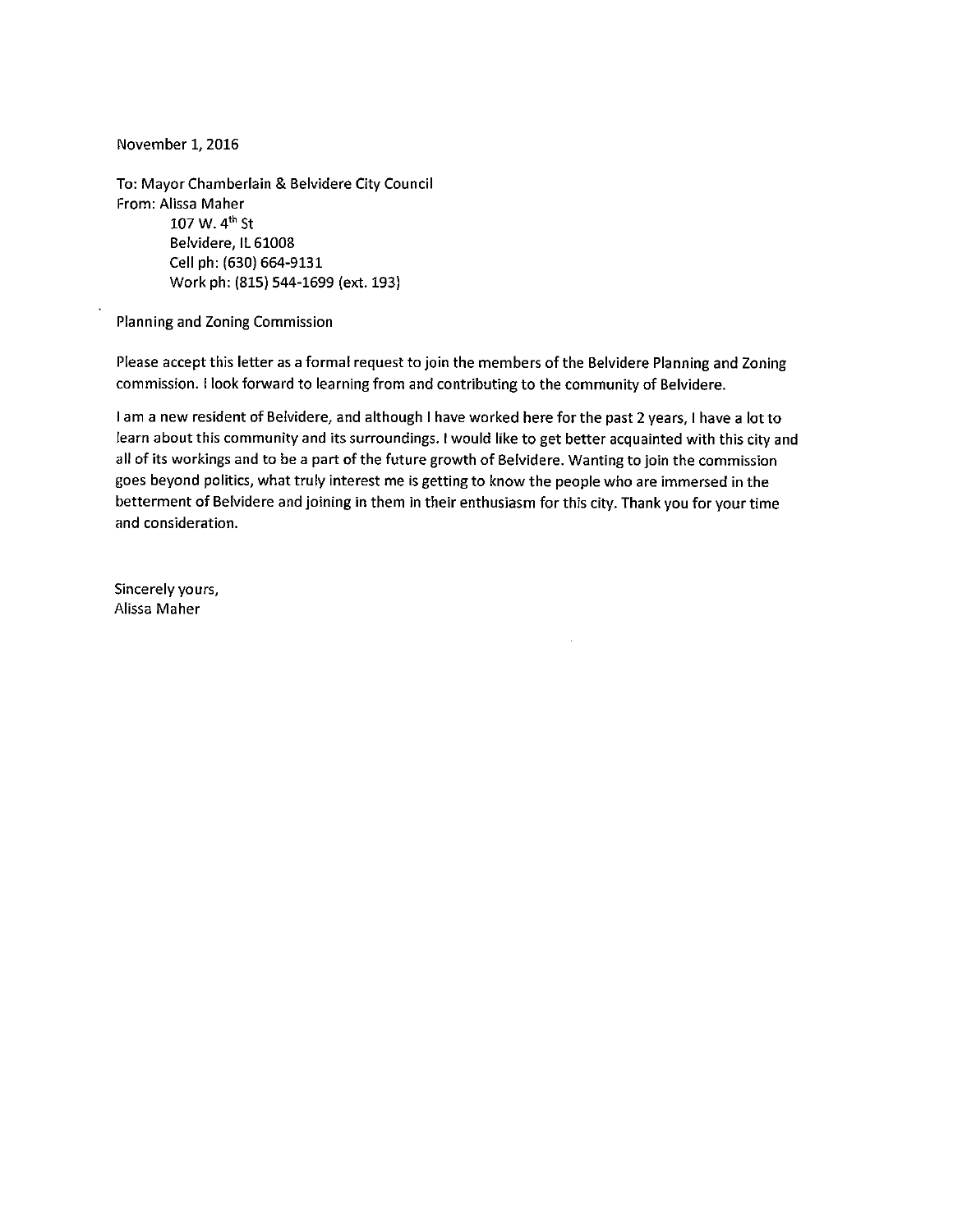## **ALISSA MAHER**

alibaxterab@gmail.com + 107 W. 4th St., Belvidere, IL 61008+ (630) 664-9131

## OBJECTIVES

To further my experiences, and to develop <sup>a</sup> better understanding of the world around me. My goals in career are the same as my goals in my life, I look to understand the mysteries around me as well as seek out the answers that are obscured from view. To be involved in the world around me and to know that nothing is unattainable.

### EDUCATION

Kishwaukee College May, 2014 Associates in Mechanical Design, Certificate in Architectural Design

\* Phi Theta Kappa member **CPR** and First Aid Certified \* 2014 Outstanding student of the year Yundebury Mishwaukee CAD committee member

## EXPERIENCE

World of Wonder Child Care . Cortland, IL Child Care Assistant August, 2008— August, 2014 Daily schedule planning, educator, and to maintenance and repair of equipment.

> Egg Toy Studio  $\bullet$  Sycamore, IL Independent Contractor January, 2014— August, 2015 Fabrications, finishes, and electrical wiring.

> > R& D 'Thiel• Belvidere, Il, Truss Designer August, 2014— Current Roof and floor design.

#### SKILLS

Organizational skills Enthusiastic \* Works well in diverse team environment<br>
+ Technical problem-solving

\* Strong decision maker<br> \* Determination <sup>9</sup> Proficient in AutoCAD, SolidWorks & Auto Desk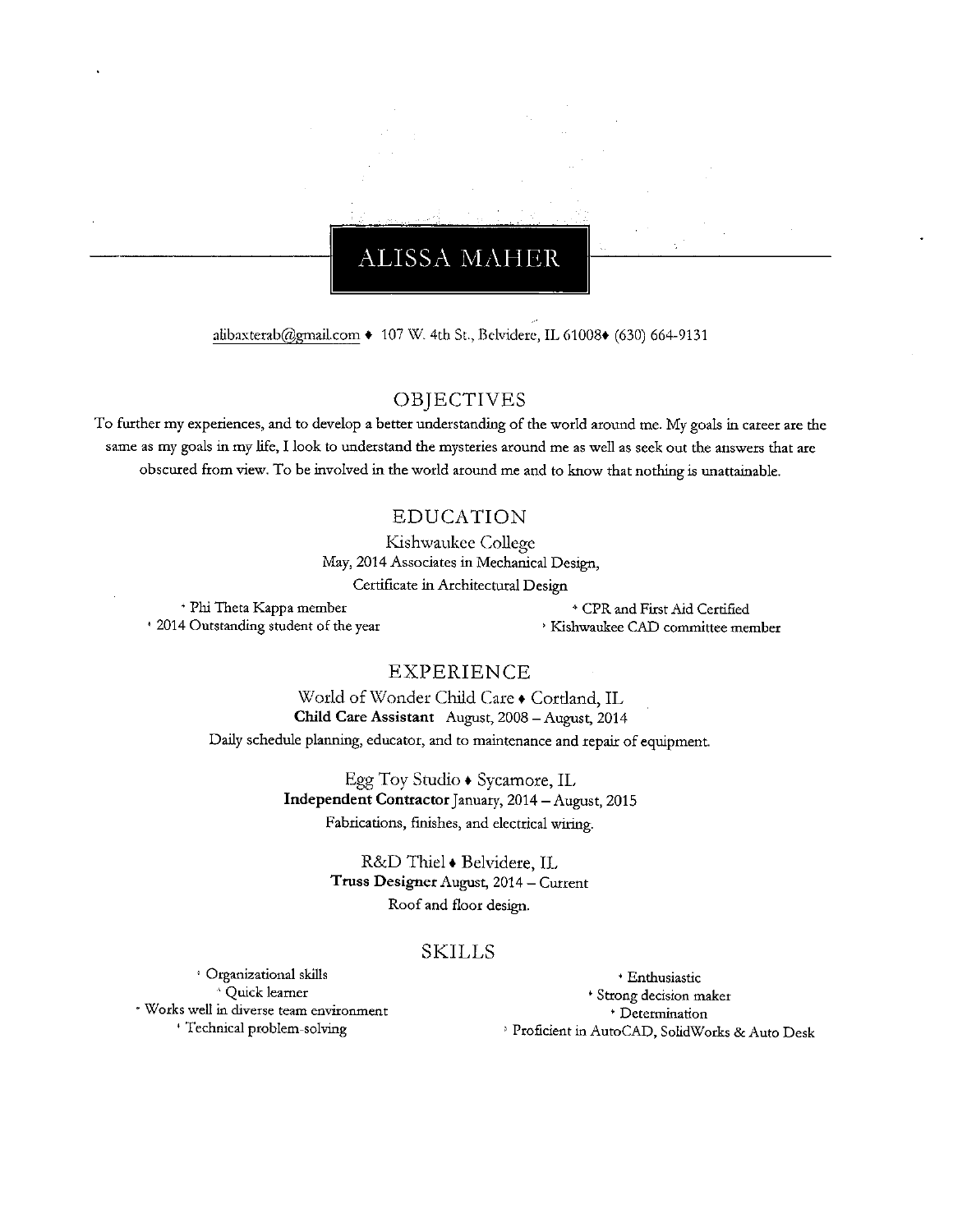

| To: | Mayor and City Council                                |
|-----|-------------------------------------------------------|
|     | <b>From:</b> Brent Anderson, Director of Public Works |
|     | <b>Date:</b> 10/27/2016                               |
| Re: | <b>Branch Grinding</b>                                |

Due to the success of our annual spring and fall branch pickup program, our branch pile needs to be reduced. The current budget includes \$15,000 for leaf and branch pickup. We have received a hourly rate proposal from Bill Miller Logging to complete the branch grinding at the rate of \$650 per hour. This is the same rate that they have charged since 2013.

I would recommend approval of the proposal from Bill Miller Logging, at an hourly rate of \$650.00 per hour for grinding of the City's branch pile. This work will be paid for from Line Item #01-5-310-6826.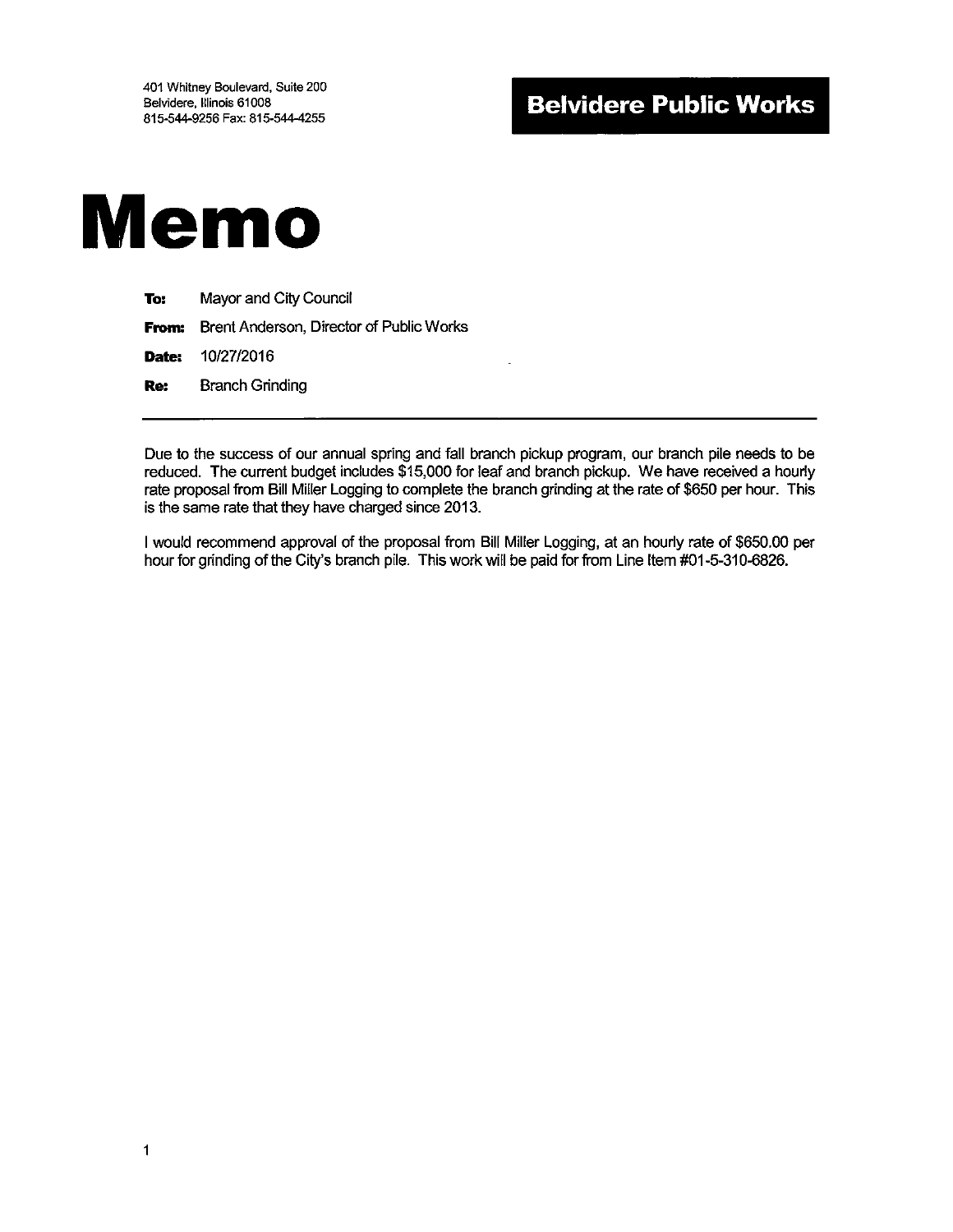## BELVIDERE PUBLIC WORKS

401 Whitney Boulevard Belvidere, IL 61008 Phone 815-544-9256 Fax: 815-544-4255

# Memo

| To:   | Mayor and City Council                   |
|-------|------------------------------------------|
| From: | Brent Anderson, Director of Public Works |
| Date: | October 17, 2016                         |
| Re:   | <b>Bid Threshold Revision</b>            |

On August 2, 2005, the Governor signed Public Act 94-0435 which raised the threshold for competitive bidding from \$10,000 to \$20,000. Eleven years have now gone by and the cost of materials, goods and services that the Public Works Department utilizes on a regular basis continue to increase. Therefore I would recommend that Section 2-700 sub-section (a) of the Belvidere Municipal Code be revised from \$10,000 to \$20,000 to match the Illinois purchasing guidelines.

Matching the state guidelines will simplify the procurement process for commonly used materials such as valves, hydrants, water main pipe, sanitary sewer pipe, meters, hot mix asphalt, aggregates, fuel and oil without affecting bidding on larger projects and procurements.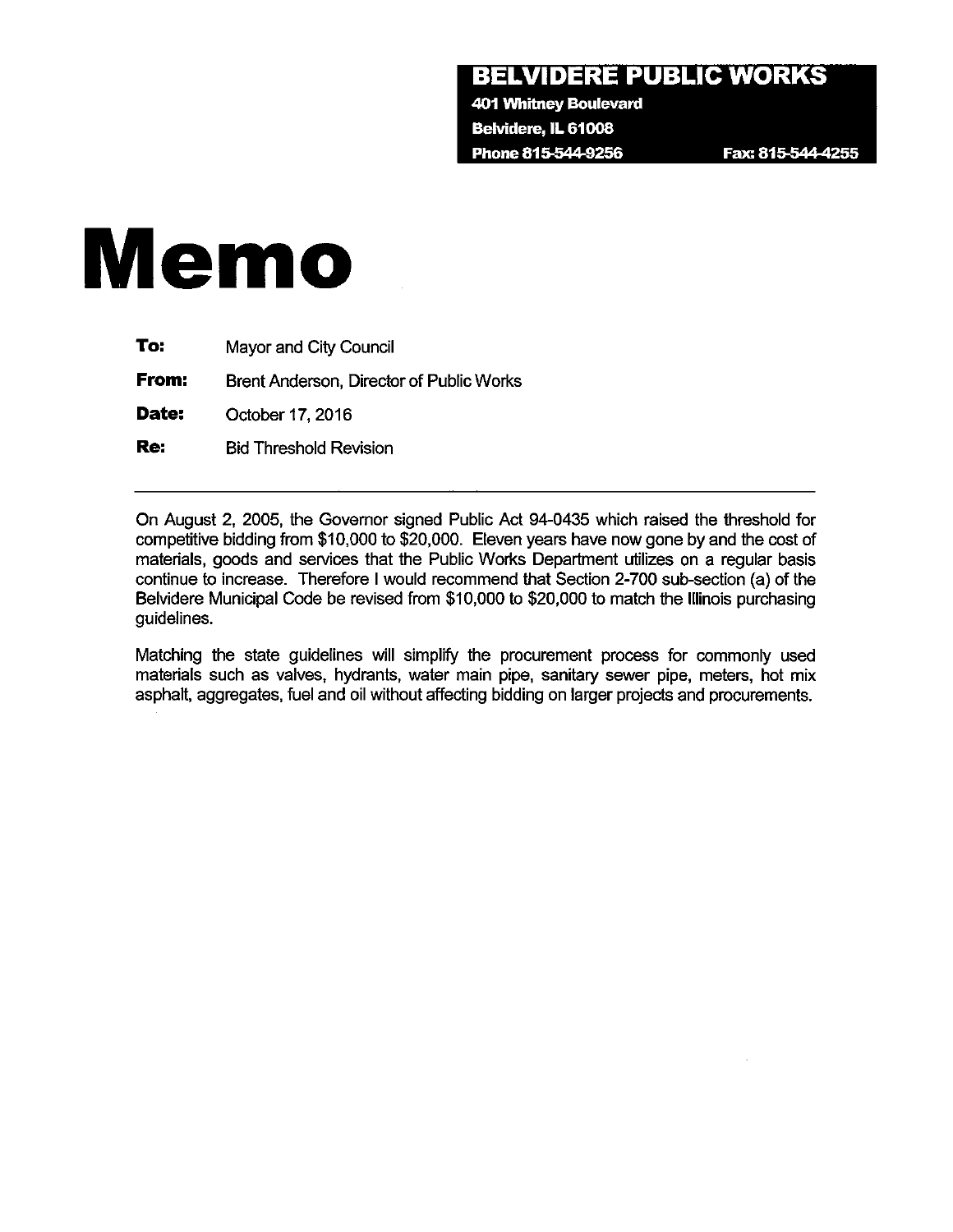## HISTORIC PRESERVATION COMMISSION MEMBERS RESUME

| Name of Local Government: City of Belvidere Historic Preservation Commission                                                                                                                                                             |  |  |  |  |
|------------------------------------------------------------------------------------------------------------------------------------------------------------------------------------------------------------------------------------------|--|--|--|--|
|                                                                                                                                                                                                                                          |  |  |  |  |
| Commissioner Name: Alexandra (Sandie) Omiotek<br>Mailing Address: 401 & Lincoln Avenue, Belvideux 166008                                                                                                                                 |  |  |  |  |
| Home Address (If different from mailing address):                                                                                                                                                                                        |  |  |  |  |
|                                                                                                                                                                                                                                          |  |  |  |  |
| Telephone: Business _______________________Home $630/457-742$                                                                                                                                                                            |  |  |  |  |
| E-mail address: 5 oniotek @ yahoo. com                                                                                                                                                                                                   |  |  |  |  |
| Term of Membership: Three (3) Years                                                                                                                                                                                                      |  |  |  |  |
| Date Term Expires: November 2019                                                                                                                                                                                                         |  |  |  |  |
| Occupation. Plant & Garden Merchandiser                                                                                                                                                                                                  |  |  |  |  |
| Does your occupation satisfy a membership requirement $\widetilde{Y}$ $N$ $N$                                                                                                                                                            |  |  |  |  |
| Education (Please include degree and major): $\bigcup_{i} f_{e}$                                                                                                                                                                         |  |  |  |  |
|                                                                                                                                                                                                                                          |  |  |  |  |
| Please specify your knowledge, expertise and/or demonstrated interest in historic<br>preservation (e.g. member of a preservation organization, hands-on experience, training, etc.): My (hterest in Historic Preservation Begins with me |  |  |  |  |
| buying a Historic Home! That is demonstrated interest for sure (i)                                                                                                                                                                       |  |  |  |  |

## If above information is not provided, the SHPO cannot process the application.

 $\sim$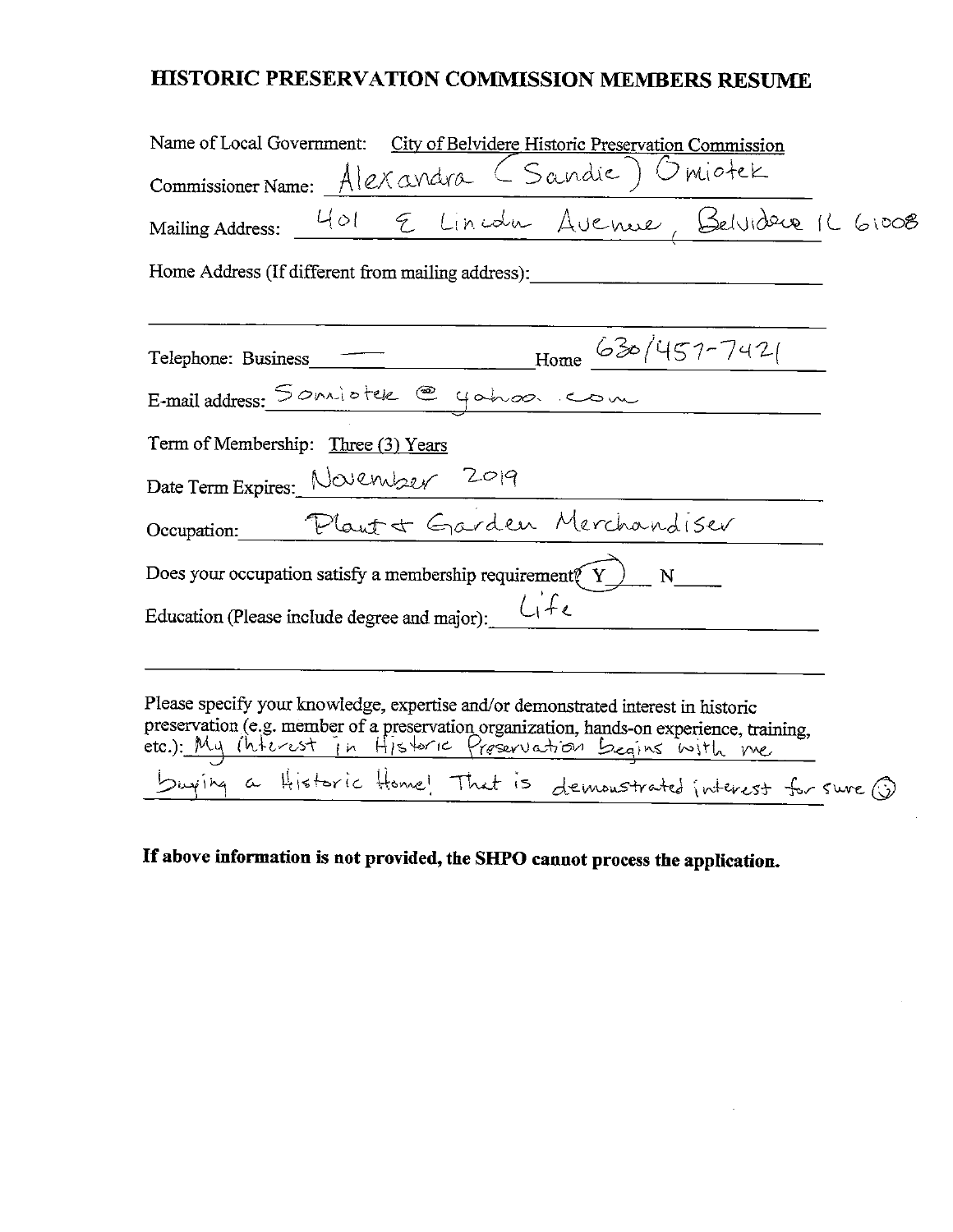## **OF BELVIDERE Y ATTORNEY**

## Memo

| To:   | Mayor and City Council       |
|-------|------------------------------|
| From: | Mike Drella                  |
| CC:   | Mayor                        |
| Date: | 11/08/2016                   |
| Re:   | <b>Business Registration</b> |
|       |                              |

As you may know, recent law enforcement activities successfully targeted local establishments who were allegedly involved in criminal activity. I have received some queries regarding the City's ability to regulate massage establishments as a means to prevent these businesses from re-establishing themselves. I do not recommend adopting a program to regulate only massage parlors for the reasons set forth below. I do recommend a more comprehensive business registration program that will be more inclusive.

In 2003, the State of Illinois adopted Public Act 92-860, a comprehensive licensing scheme regulating massage therapists and requiring a state license to engage in massage therapy. Public Act 92-860 pre-empted home rule authority and makes it illegal to provide a massage for compensation without a state issued massage license. Massage is broadly defined.

Many municipalities, including Belvidere, repealed their massage regulatory ordinances in the face of Public Act 92-860. Some municipalities simply ignored it and some left in place a regulatory scheme, not regulating the masseuse, but regulating the massage parlor. This last approach is consistent with State law and some municipalities feel that it provides another mechanism to ensure legal operations. I am of the opinion that it is ineffective.

After repealing the City ordinance regulating massage parlors, the City learned that some local establishments were advertising massages. A cease and desist notice was immediately issued. In response, each establishment claimed that they did not offer massages at their establishments, claimed that the ads were erroneous and actually corrected the advertisement, at least at that time. When pressed, they claimed that they simply offered "relaxation techniques". Supposedly some form of aroma therapy etc. Recently, at least one of the establishments actually had licensed massage therapists on staff.

In short, a business only needs to claim that they are not offering massages to avoid any massage regulatory scheme we may create. Future violations would need to be proved in a similar fashion to the current investigation. At that time, the business could re-open as a new business again claiming not to offer massage. An obvious cycle could develop. Simply re-open under new management and claiming a new and different business unrelated to massage and operate until caught again.

In an effort to avoid such a cycle, I have drafted a much more inclusive regulatory scheme that requires all businesses in the City of Belvidere to obtain a Business License Registration at no cost. It makes it illegal to operate a business without obtaining a free Registration License. It then provides certain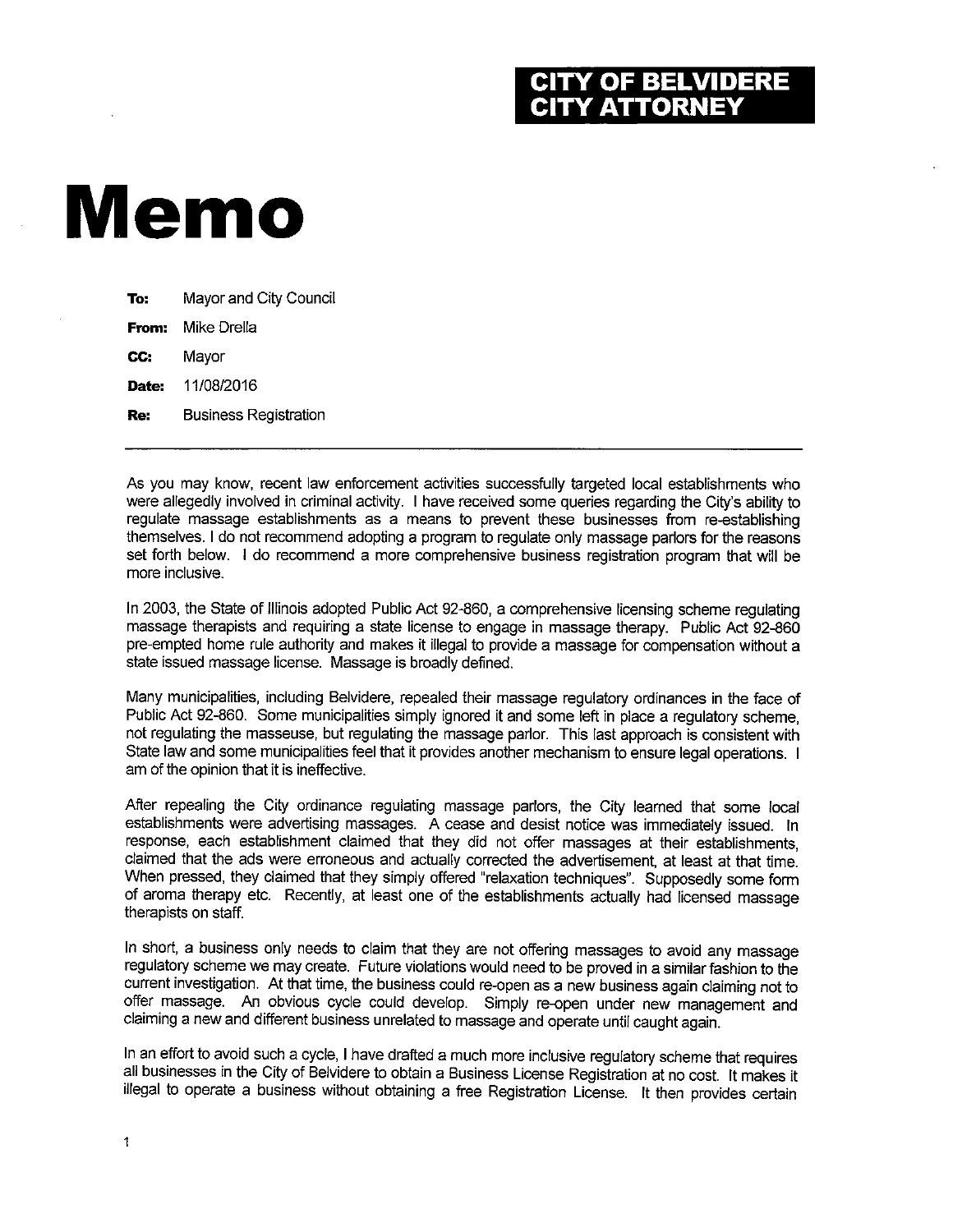penalties for operating without the Registration License and allows for injunctive relief closing down an unlicensed business.

Finally and most importantly, it creates a system by which the City may revoke or suspend a license for certain ordinance and criminal violations including prostitution. Because of the civil nature of the licensing scheme, it is not necessary to prove a criminal violation beyond a reasonable doubt. Rather, the City would only need to show that it is simply more likely than not that the criminal activity was occurring. For some violations a new License would not be issued for a location for a longer period of time if the owner knew or should have known of the illegal activity.

There is no doubt that the attached regulations cast a wide net that requires compliance from all businesses, the vast majority of which are law abiding contributing members of the Belvidere community. That is why the regulations propose free registration and periods in which a business may cure minor violations without penalty. However, the regulations would allow the City to ensure that it has the means to close businesses that are engaging in more significant criminal activities such as prostitution, fencing stolen goods etc.

It also has the added benefit of creating a system by which our emergency responders will not only know where a building is, but also the nature of the business operating at that location. It will also provide the Fire Department an opportunity to be more proactive in ensuring that new businesses are aware if applicable fire regulations and are operated in a safe manner.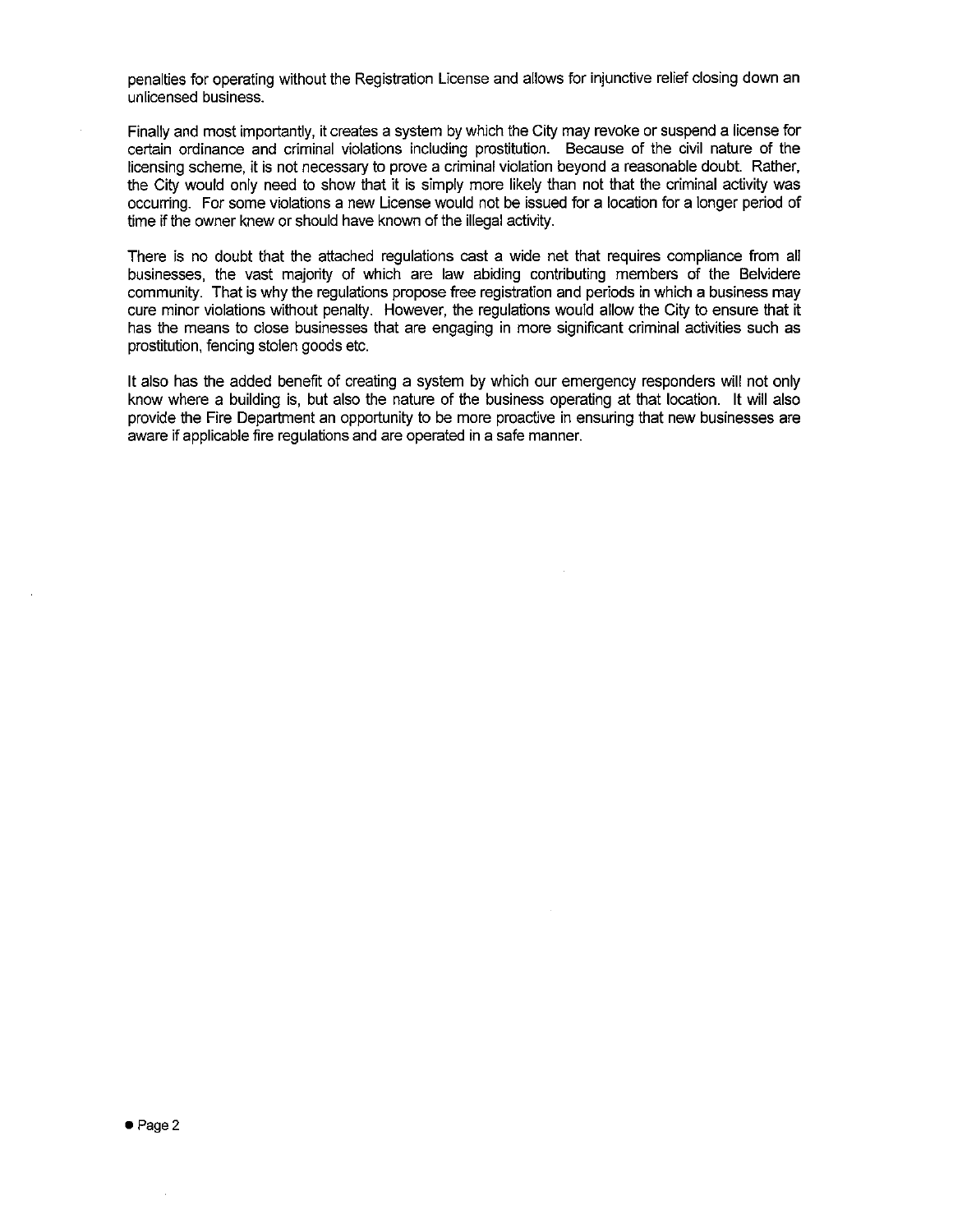#### Article III. General Business Registration License

#### Sec. 26-76. Purpose.

Each Business establishment located within the City is an integral part of, and affects, the physical and economic development of the City. This Article is intended to keep <sup>a</sup> current listing of all businesses doing business in the City, aid the Police Department, Fire Department and other departments in their responsibilities and to ensure proper zoning compliance.

#### Sec. 26-77. Definitions.

Business. The term Business, for purposes of this Article, means any occupation or endeavor resulting in or intending to sell any commodity, whether at wholesale or retail, from <sup>a</sup> fixed location or from a wagon, van, pack, cart or other vehicle, or the application of skilled labor to the property of any other person by the person conducting such trade or business, or the provision of any service, whether professional or technical, or any other occupation involving the maintenance of any office, store or other facilities within the City, or territory subject to the City' <sup>s</sup> ordinances, except businesses, trades or occupations which have been preempted from municipal regulation. The term Business specifically includes any not for profit organization, or other organization that does not receive compensation for its services or goods.

Person. The term Person, for purposes of this Article, shall include any person, partnership, corporation, association, firm or other association.

Sec. 26-78. Business Registration License Required (BRL).

It shall be unlawful for any Person to operate, conduct or engage in any Business within the City of Belvidere, or any territory subject to its ordinances, without first having obtained a Business Registration License from the City of Belvidere. The Business Registration License shall be specific to <sup>a</sup> single location within the City. If a Person operates more than one location for the same Business or multiple Businesses, each location must obtain a separate Business Registration License. If one Person operates more than one Business from <sup>a</sup> single location only one Business Registration License is required. However, if multiple Persons operate legally unrelated Businesses from the same location, each Business must obtain an individual Business Registration License.

Sec. 26-79. Business Registration License Issuance.

The Business Registration License shall be issued by the City Clerk, upon application, on forms provided by the City Clerk. At <sup>a</sup> minimum, the application shall require the name, address, including home address or outside corporate address of any Person owning or operating the Business, phone number, corporate documents for any corporation (articles of incorporation), EIN number if issued, partnership documents, if applicable. Each partner of <sup>a</sup> partnership, member of <sup>a</sup> LLC, member of an unincorporated association or any shareholder of <sup>a</sup> corporation holding 40% or more of an interest in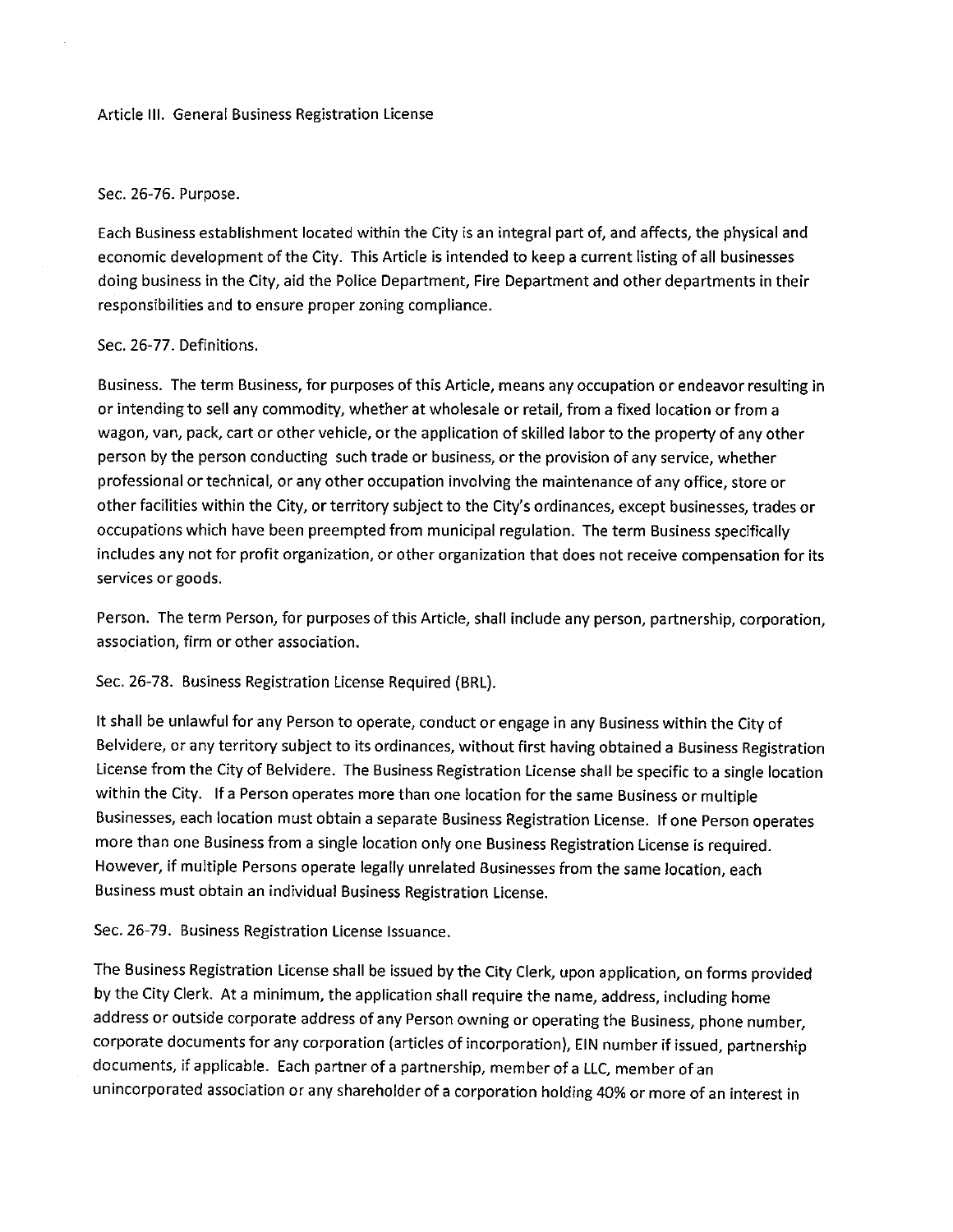the corporation shall be identified with address. The applicant shall also describe the nature of the proposed Business and the type of goods to be offered for sale or services offered. In certain cases, the City may also require <sup>a</sup> sketch layout of the proposed Business which identifies all areas of the Business including storage areas and the type of materials to be stored.

No fee shall be charged for issuance of <sup>a</sup> Business Registration License nor is any background check required. However, any other license and/or fee required by another section (eg. bowling allies etc.) must obtain that license permit and pay the applicable fee.

Upon filing of <sup>a</sup> complete application, the Business Registration License shall be issued unless the Business is prohibited by law or prohibited at the location applied for. Notwithstanding the foregoing, the City shall not be estopped from enforcing any ordinance or law( including its Zoning Ordinance) even if <sup>a</sup> Business Registration License is issued for an illegal use, non-complying use or location.

The Business Registration License is not transferable and in the event of the sale or transfer of the Business, the sale or transfer of <sup>a</sup> majority of the stock of any Person owning the Business, or upon the sale or transfer of the majority of the assets of the Business ( including good will), <sup>a</sup> new Business Registration License must be obtained within ten ( 10) days of the sale or transfer by the Person then owning or operating the Business.

The BRL shall be prominently displayed at the location for which it is issued. The issuance of <sup>a</sup> BRL shall not relieve the Person or Business, to whom it is issued, from complying with any other relevant ordinance or statute, including but not limited to the City of Belvidere Zoning Ordinance. Issuance of the BRL does not guarantee compliance with such other laws and ordinances and it is the responsibility of the Person or Business to whom the BRL is issued to ensure compliance with such laws and ordinances.

### Sec. 26-80. Term of License.

Each Business Registration License shall expire on April 30<sup>th</sup> of each year. Each Business must apply for a new license or a renewal of an existing license prior to April 15<sup>th</sup> of each year. The City Clerk need not send renewal notices or reminders. It is the responsibility of each Business to comply with the terms of this Article. If an existing Business moves to <sup>a</sup> new location, it must apply for <sup>a</sup> new Business Registration License for the new location.

Sec. 26-81. Suspension or Revocation of a Business Registration License.

- (a) The Mayor (or his designee) of the City, after a hearing, may suspend or revoke any Business Registration License for any of the following reasons:
	- 1) The making of any false or misleading statement on the application for the Business Registration License.
	- 2) Violation of any provision of the City of Belvidere Municipal Code, including, but not limited to its Zoning Code. Prior to revocation or suspension of a Business Registration License under this subsection (a)(2), the Business shall be provided not less than fifteen (15)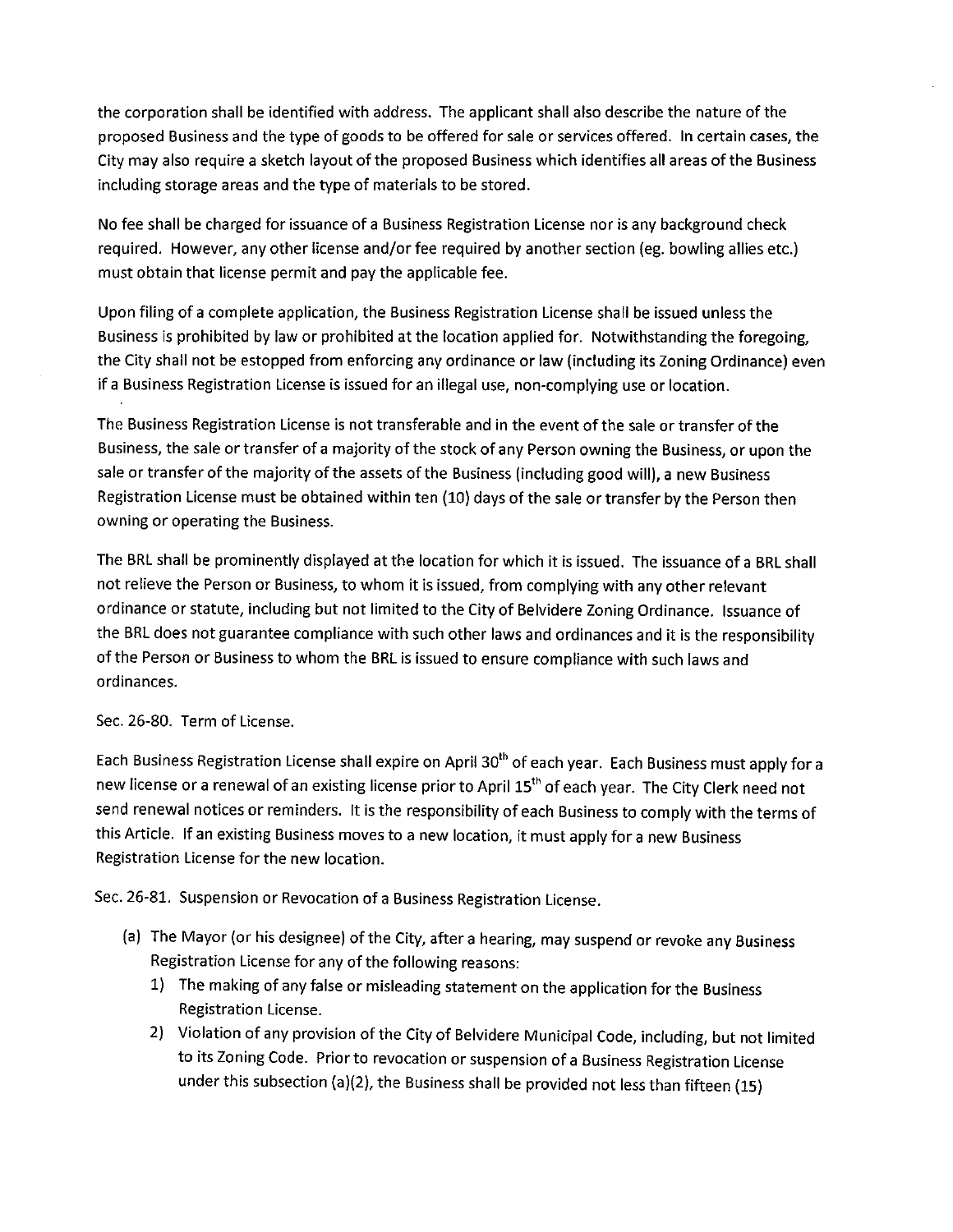calendar days to cure the violation. Violations of Chapter 10, Alcoholic Beverages, shall not result in <sup>a</sup> suspension or revocation under this Article unless <sup>a</sup> liquor license has not been issued or unless the Liquor Commissioner entered <sup>a</sup> suspension or revocation of the Business' Liquor License.

- 3) Failure to pay any tax, fee or fine owed to the City when due.
- 4) Use of the Business or the premises on which the Business is located for any purpose in violation of the Criminal Code of the State of Illinois with the knowledge or consent of the Business, any principal of the Business, any employee of the Business or the owner of the property at which the Business is located. For purposes of this section, a Person shall be deemed to have knowingly allowed <sup>a</sup> criminal use of the Business or location if <sup>a</sup> similarly situated reasonable person would have suspected the existence of criminal activity.
- b) Upon credible evidence of a violation identified in Sec. 26-81 the Mayor (or his designee) may temporarily close ( for <sup>a</sup> period of not more than thirty (30) days), without <sup>a</sup> hearing or notice, any Business pending <sup>a</sup> hearing on whether a Business Registration License should be revoked or suspended. If after a hearing, the Mayor (or his designee) finds sufficient evidence of a violation as identified in Sec. 26-81, the Business Registration License may be suspended or revoked.
- c) Suspension of <sup>a</sup> Business Registration License shall begin immediately upon the ruling of the Mayor (or his designee) and shall be for a term of not more than thirty (30) days after the reason for the suspension is cured.
- d) A Person whose Business Registration License has been revoked may not apply for <sup>a</sup> new Business Registration License for a period of six( 6) months which term shall not begin until after the reason for the revocation is cured.
- e) A Person or Business whose Business Registration License is revoked based upon a violation of Sec. 26-81(4) shall be ineligible for any future Business Registration License where the violation constituted a violation of: child pornography (720 ILCS 5/11-20.1), the Illinois Controlled Substances Act (720 ILCS 570/100 et seq.), the Methamphetamine Control and Community Protection Act (720 ILCS 646/1 et seq.), the Sale of Immoral Publications to Children Act (720 ILCS 670/0.01 et seq.), or Prostitution Offenses, Subdivision 15 of Article 11 of the Criminal Code of 2012 (720 ILCS 5/11-14 et seq.).
- f) No Business Registration License shall be issued for any Business at <sup>a</sup> location, for <sup>a</sup> period of six (6) months where two or more Business Registration License's for the same location have been revoked in the previous two (2) years.
- g) The penalties contained herein are in addition to any not exclusive of any other remedy the City or the State of Illinois may have for an underlying violation of local ordinance, County ordinance or State law.

Sec. 26-82. Hearing.

a) Any Person whose Business Registration License is subject to revocation or suspension is entitled to a hearing before the Mayor (or his designee). Upon a complaint of a violation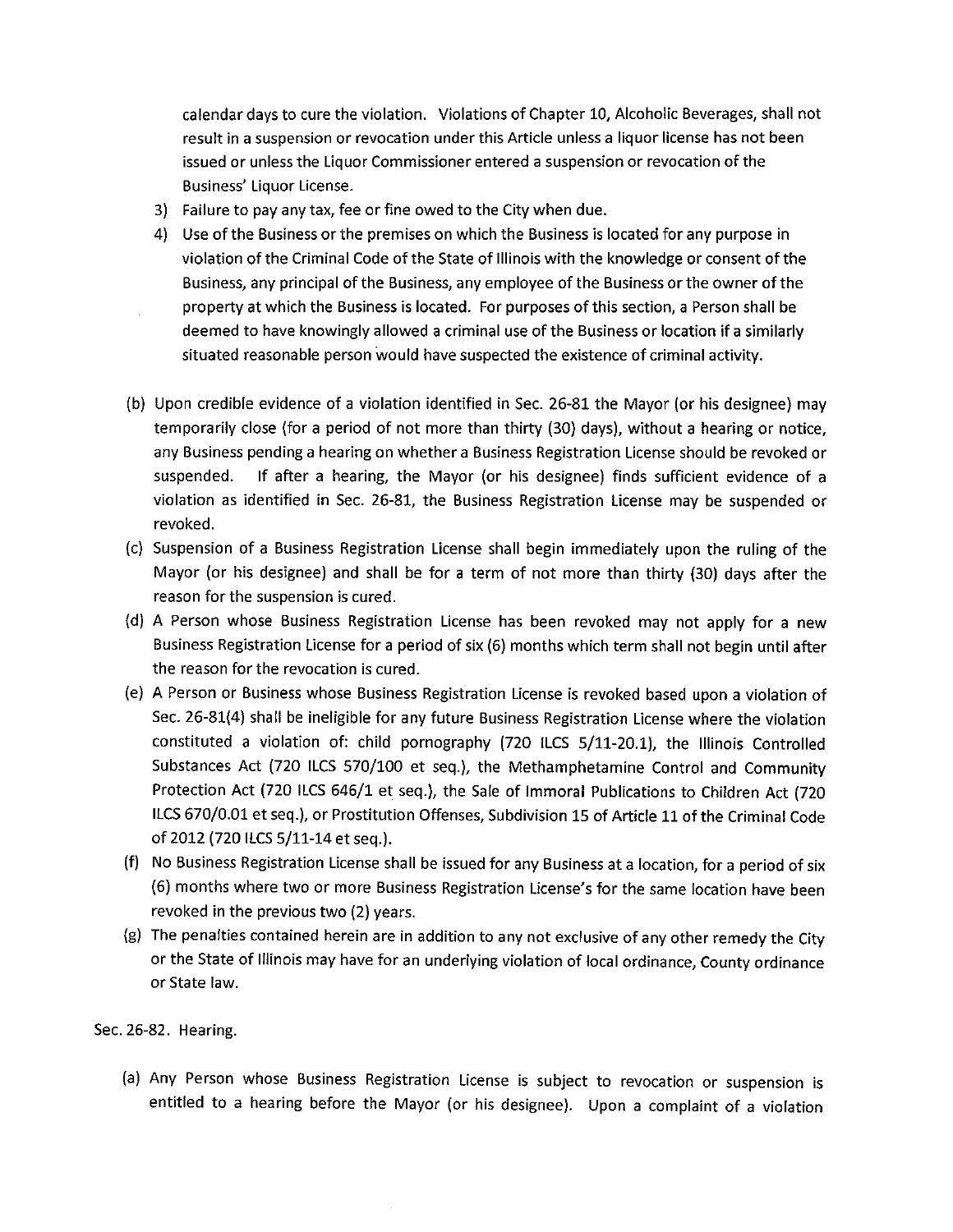identified in Section 26-81, the City shall provide Notice of Hearing, to any Person owning the Business identified on the application for <sup>a</sup> Business Registration License or any renewal application, of <sup>a</sup> hearing to consider the suspension or revocation of the Business Registration License. The Notice of Hearing shall be served by first class mail addressed to the Person(s) identified as the Owner(s) on the application. Service on any Person identified as an Owner on the Business Registration License Application shall be sufficient notice on the entire Business and all Owners. Proof of mailing, in the United States mail, postage pre-paid, is sufficient evidence of service and service shall be deemed effective the date of mailing.

- b) The Hearing shall be initiated not less than five (5) days, nor more than thirty( 30) days, from the time <sup>a</sup> Notice of Hearing is served. The Hearing shall not be conducted under the formal rules of evidence and the Mayor( or his designee) may consider any evidence which a reasonable person would find relevant, including but not limited to, hearsay evidence. The Business, any Person owning the Business or their representative may cross examine any witness presented by the complainant or the City and may introduce any relevant information within the sound discretion of the Mayor (or his designee). Any party to the Hearing may request <sup>a</sup> reasonable continuance to obtain additional evidence or obtain counsel. However, any temporary suspension then in effect shall continue regardless of the time frame set forth in section 26-81(b).
- c) The burden of proof necessary to find against a Person or Business shall be a preponderance of the evidence and the burden shall lie on the complainant or City. In the event the Person or Business is found guilty or pleads guilty in Circuit Court of <sup>a</sup> violation contained in Sec. 26-81, it shall be presumed that the City or complainant has met their burden of proof for the infraction for purposes of this Article.
- d) The Mayor ( or his designee) shall enter <sup>a</sup> written order, upon the conclusion of the Hearing, either revoking or suspending or finding insufficient reason to revoke or suspend the Business Registration License. In making the decision, the Mayor( or his designee) may consider whether the reasons articulated and presented for revocation or suspension have been cured and <sup>a</sup> finding that there is no reason to further suspend or revoke a Business Registration License is not necessarily <sup>a</sup> finding that <sup>a</sup> violation identified in Section 26-81 did not occur. The Mayor( or his designee) shall serve <sup>a</sup> copy of the decision either personally or by first class mail addressed to any Person identified on the Application or renewal application.
- e) In the event of any revocation or suspension ( including one that is ultimately overturned by <sup>a</sup> court of competent jurisdiction) neither the City, nor its officers, elected officials, appointed officials, employees or independent contractors shall be liable for any damages incurred by any Person or the Business unless <sup>a</sup> Court finds that the revocation or suspension was issued in wanton or willful disregard of this Article.
- f) Any Business or Person may appeal <sup>a</sup> decision of the Mayor (or his designee) pursuant to the Administrative Review Law.
- g) The Mayor may appoint any employee, officer or official of the City, or an Administrative Hearing Officer to conduct the Hearing and render applicable decisions.

Sec. 26-83. Penalties.